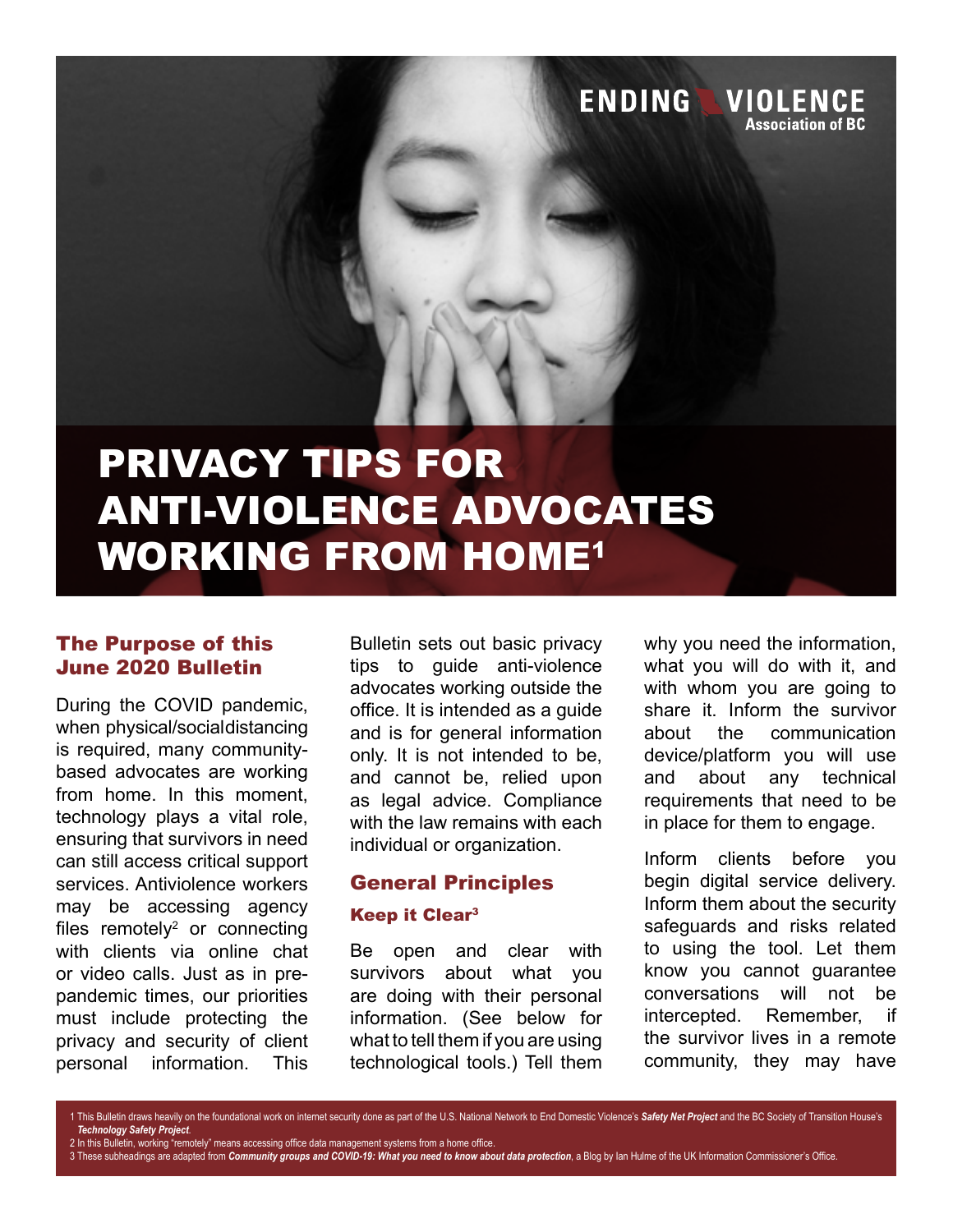limited access to high-speed internet. Offer low-tech options such as the use of a telephone.

Consider that the use of a certain technology may be a barrier for the survivor. Does the platform support language characters for the language you are using and/or does it allow for the participation of a translator? Does it allow for TTY or sign language interpretation? If possible, use platforms that can accommodate these needs or that maximize access. Ask yourself: Does the technology require the survivor to download an app or create an account? Consider working with your agency to create electronic handouts/e-bulletins or tip sheets for clients on how they can access online platforms you are using to provide service.

## Keep it Safe

Let the survivor know that they are responsible for the security of their own device. Alert them to possible risks associated with the use of their device in a home environment or where the device is a shared device. Let them know where they might get help identifying any signs that an abuser might be using spyware to monitor or control social media accounts, text messages, and GPS location.4 The Peace Geeks Blog cited here and in the references section includes key steps the survivor can take if they suspect



their device is being monitored. Make sure you have some basic safety planning conversations at the front end.

## Keep it Consensual

Once you have told the survivor the above, they can consent to the use of the tool. Consent can be in written form, electronically documented, or verbal.

Here are some tips:

- Obtain consent and document it before you start a remote connection. Ensure that the survivor has clear information about how their personal information will be collected, used, and, in rare circumstances, disclosed, by your agency, and alert them to possible risks associated with use of their device before obtaining consent.
- One approach is to go over, verbally, the consent form with the client.

• If the consent is verbal, you should document in your file that the consent was verbally obtained.

## Keep it to a Minimum

- Collect, use, and keep just what you need to provide the service to the survivor.
- Check to see if you require approval before removing records from the office. Some agencies have determined that no paper files should go home because you can access the data remotely via a secure server.
- Only remove personal information from the office if it is necessary to carry out the job and include only the specific materials you need to deliver your part of the service.
- Take care in transporting information home. Do not leave records, a laptop or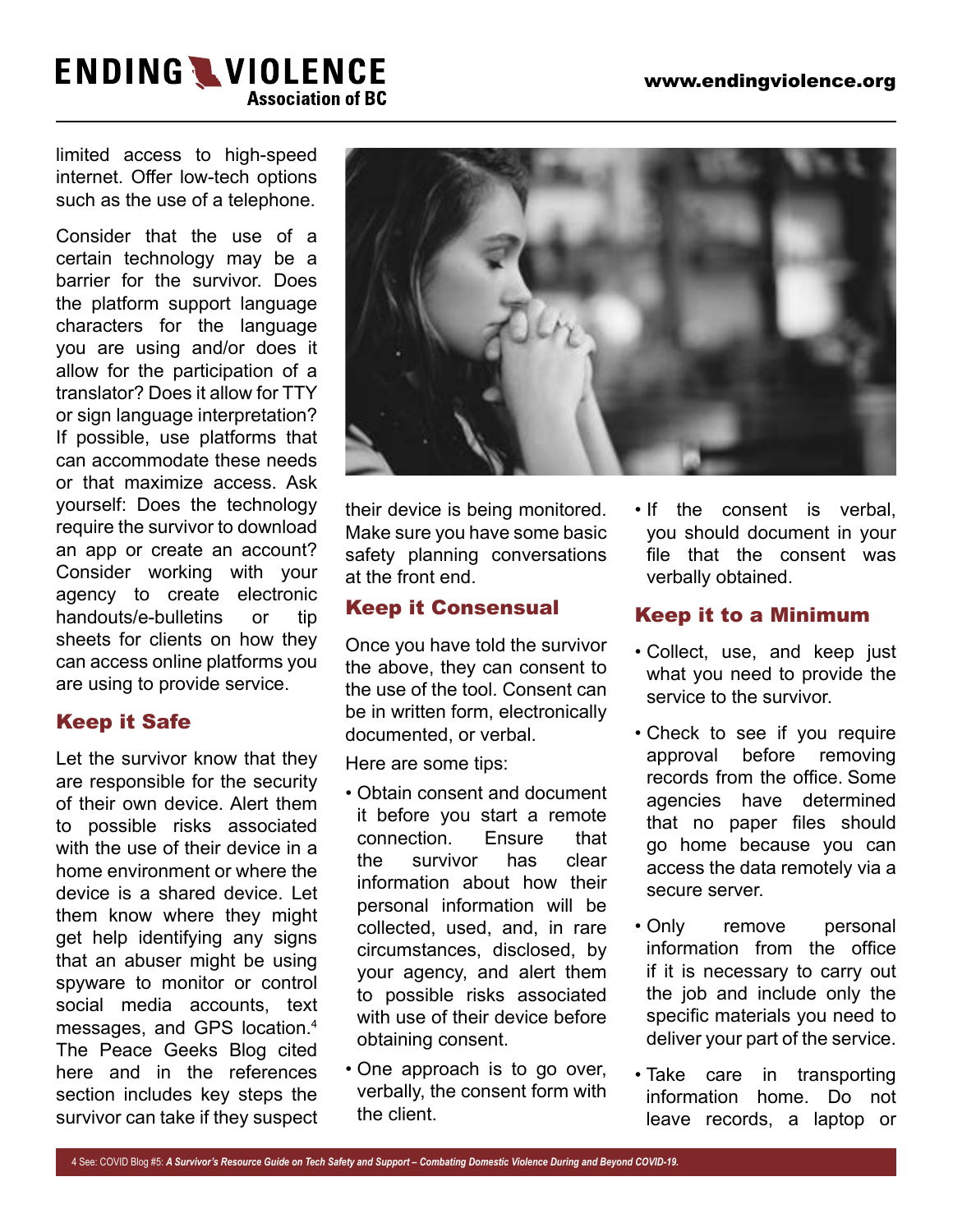

other devices in your personal vehicle or in the care of anyone else.

• If you do take files home, make sure they are kept in a secure place away from others living in the home.

## Keep it Lawful

The *Personal Information Protection Act (PIPA)*<sup>5</sup> governs your collection, use, and disclosure of personal information. When handling personal information ask yourself the following:

- Would the survivor expect me to use their information in this way?
- Has the survivor given me clear and informed consent to collect, use or disclose their personal information?

• Is the survivor's (or other's) health or safety at risk if I don't use or disclose their personal information?

**If the answer to any of these questions is yes**, then you can collect, use or disclose the information.

- Make sure you are doing only what is necessary and appropriate to the task at hand. Under PIPA, your agency must demonstrate that you have reasonable security strategies in place e.g. firewalls; antivirus software; anti-malware; passwords in place; and privacy policies that apply in your workplace.
- Avoid platforms with known privacy problems.
- If there is a breach of your

technology, inform your supervisor or your agency's privacy officer.

## Keep it Secure

You must look after the personal information you collect. Here are some basic guidelines:

#### 1. Physical Safeguards

## Create a separate private workspace

- Ensure private conversations will not be overheard.
- Ensure it can be locked so others cannot enter. If using a computer, position monitor(s) so someone entering the room cannot see it.

#### **Lock it away when not in use**

- When working from home, ensure that you have adequate security measures in place to keep personal information protected such as a locked cabinet or drawer.
- If paperwork is involved, lock it away in a cabinet or drawer when not using it.
- Lock away laptops, tablets, USB sticks.
- If a device containing personal information is lost or stolen, notify your supervisor or your agency's privacy officer as soon as possible to determine how to contain the breach and whom to notify about it.

5 Note that in BC, most community-based anti-violence programs will be governed by PIPA; however, there are some exceptions. In BC, public bodies such as government ministries are governed by the *Freedom of Information and Protection of Privacy Act (FIPPA)*. Whether or not a program is governed by *PIPA* or *FIPPA* depends on the wording of the contract the program has with their funding ministry. If the contract wording suggests that program records are under the agency or program's custody or control, then *PIPA* applies. For more information on factors affecting who has custody or control, see Ruebsaat (2006); or *Community Coordination for Women's Safety Backgrounder: Critical Privacy Provisions Which Impact Information Sharing in Woman Abuse Cases* (CCWS 2013)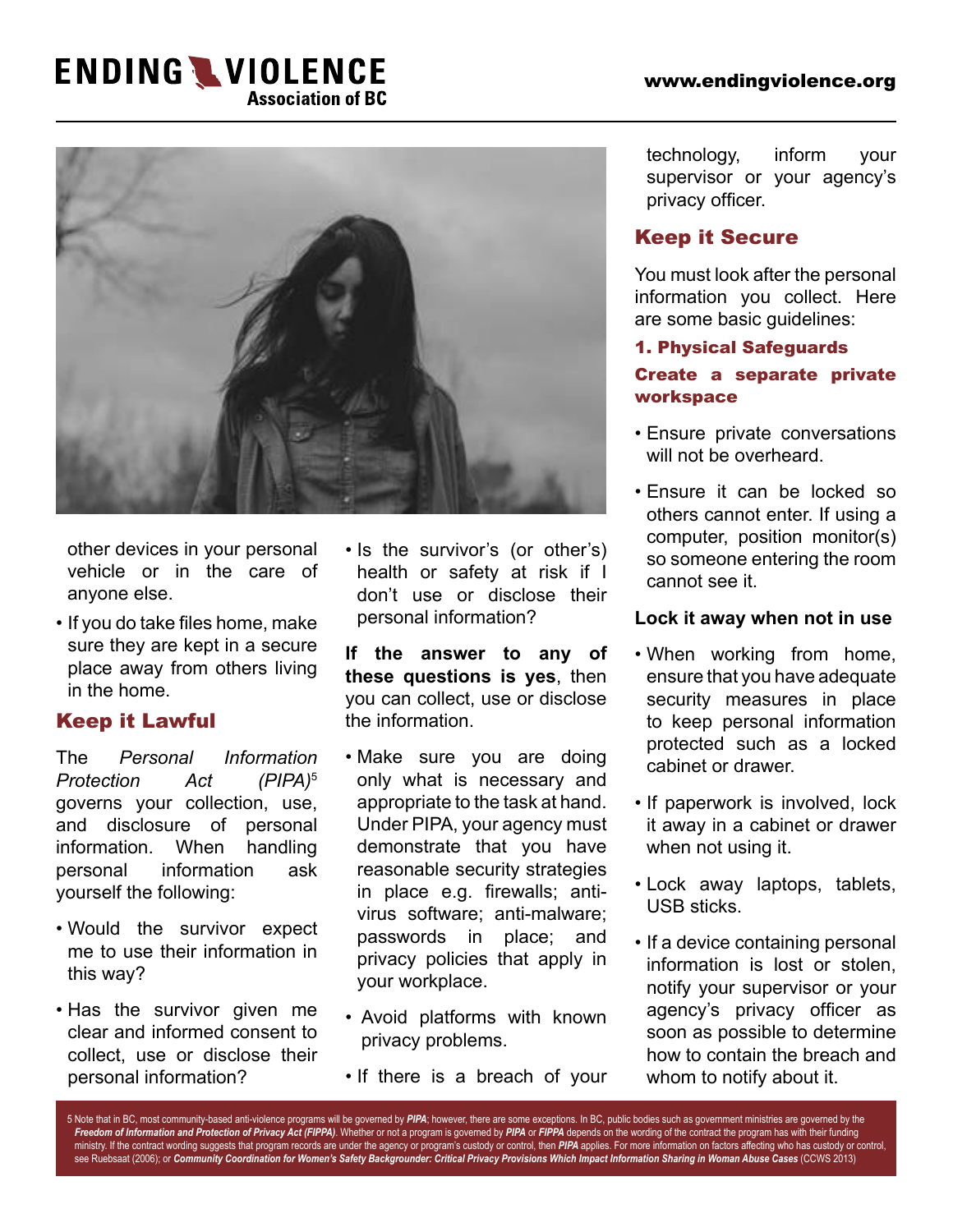#### 2. Technical Safeguards

You want to protect against interception of the transmission e.g. a hacker gets into the call/transmission or an abuser is monitoring the device being used for the transmission. End-to-end encryption is the gold standard and recommended for interactions that involve the sharing of sensitive personal information.6

#### Privacy Protection **Strategies**

- Password-protect the device you use for mobile or online connection.
- If possible, use agency-owned devices and create work accounts for the sole purpose of communicating with clients.
- If you are not working remotely, with your information stored in your agency's server, back up your information/records until you return them to the office or until they are securely stored on the agency's database.
- Make sure passphrases or passwords are unique; use different passwords for each account. Use strong passwords e.g. use three random words together as a password: e.g. golflawntree.
- If using portable storage devices (such as a USB stick



or portable hard drive), ensure they are password protected and encrypted.

- Keep software up to date. Make sure to install the latest updates.
- Log off/shut down laptop/ computer when not in use - make sure auto logoff is set for a short period. Note that log off/shut down is not the same thing as screen saver function.
- If you need to share data, choose a secure messaging app or online document sharing system or Virtual Private Network (VPN). Check to see if your agency has a recommended system. Ideally, information stored on the database or server will not be stored on the cloud  $<sup>7</sup>$ </sup>
- Check the privacy and security settings/policies with your agency and/or with the vendor; ask the vendor if they sell client information; if yes, then this is a red flag. If possible, adjust the privacy and security settings to suit your agency or program needs.

#### Be Aware of the Risks

The section below outlines some of the privacy and security risks associated with text and instant messaging, email, and videobased communications and also sets out some strategies you can use to minimize the potential risks.

#### Risks Associated with Text and Instant Messaging

• Impersonation or interception.

6 Simply put, end-to-end encryption means that only individuals who are parties to the communication can access the contents of that communication. The vendor or company selling the platform or technology being used cannot access or share the contents of the communication. 7 Be aware that your funding contract may not permit storage of client personal information in the U.S. Best practice is to check that the system you are using stores data in Canada.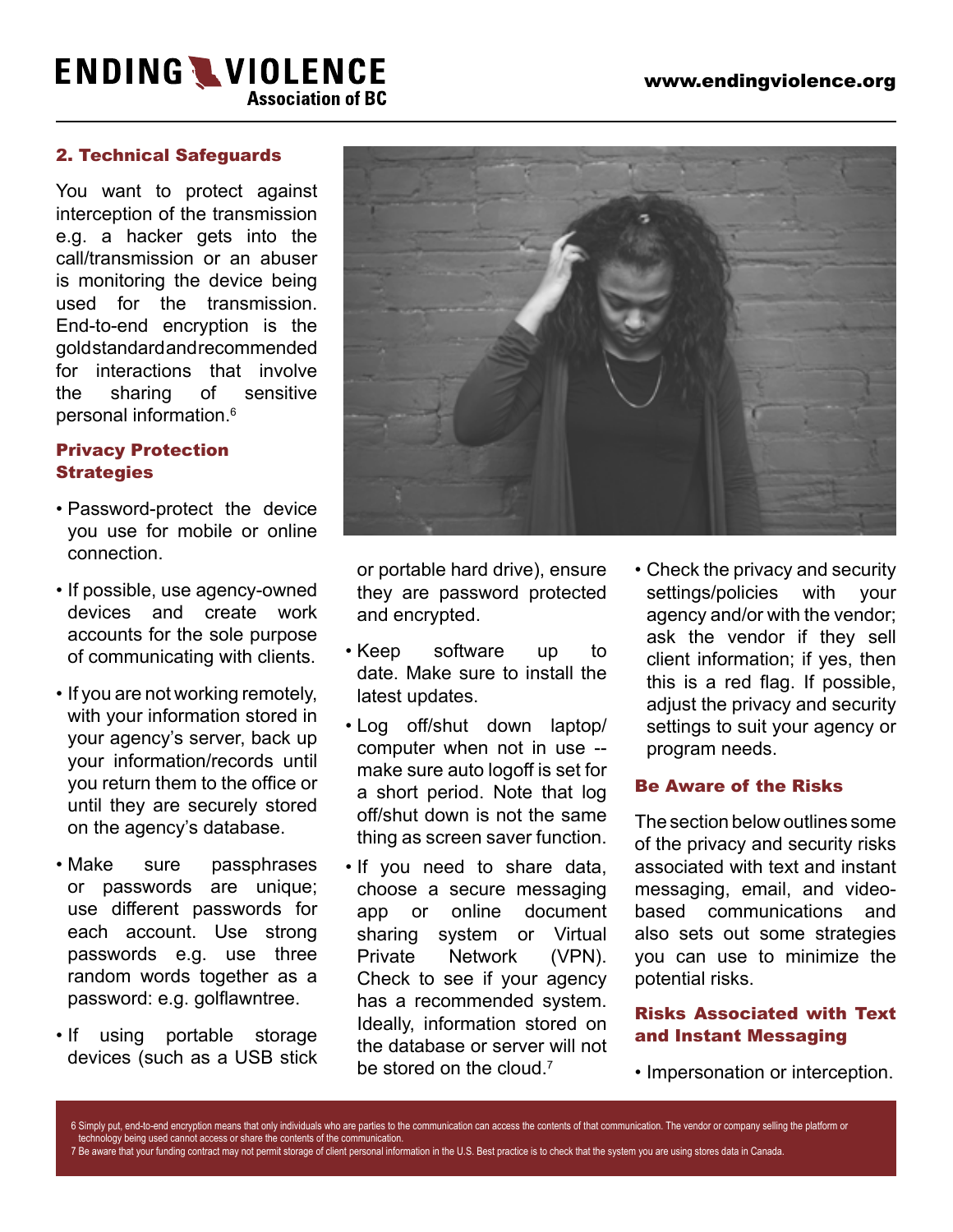

- Default settings of the vendor may allow for the collection, recording, storage, and selling of personal information.
- SMS texts that cannot be encrypted (only web chats can).
- Platforms that require participant to create an account that involves the vendor collecting personal information; (some platforms collect participant data and some don't; vendor collects this when client needs to download an app or program before they begin).

#### Strategies that can limit the risk

- Offer client additional ways to communicate that may be more secure, like web chat.
- Delete history after the communication is finished and suggest to your client that they do the same.
- Don't save client or participant

names in your contacts.

- If possible, use agencyowned devices and create agency accounts.
- Turn off default settings if they allow chat messages to be saved, recorded or copied.
- Don't automatically back up text chats to cloud accounts or in Google Drive or a shared calendar. (These text messages and the history of the apps used and downloaded can potentially be accessed by others with the same cloud account.)
- Ask client at the outset: Does the abuser have access to the client's cloud account and any relevant passwords?; suggest the client check their device's set-up; can they set up their own cloud account?
- Find out if you can customize some of the privacy settings to disable certain functions

as some options can increase safety risks; for example, can you disable the automatic record function?

#### Risks Associated with Email

- Most email is not encrypted and can be easily intercepted.
- Emails may be synced across devices.
- Several steps involved to fully delete emails.

#### Strategies that can limit the risk

- Avoid using email to transmit sensitive personal information.
- If you must use email, consider password-protecting documents and share passwords via a different channel e.g. phone.
- Don't click on unfamiliar attachments or links in an email. Spot suspicious emails. Watch for phishing.<sup>8</sup>
- Delete email and previous thread when you reply so if the abuser gains access the full history is not accessible. If you need to retain the info, print out the emails, then delete the digital version.
- Delete emails and then clear them out from their deleted folder/ delete box or trash folder on a regular basis; encourage client to do the same.

8 Phishing is a tactic that scammers use to try and trick their target into giving away confidential information. The most common form is email attacks such as a message that appears to be from your bank and requires you to click a link to resolve an apparent crisis with your account or an email seemingly from a close family member pleading with you to send money to resolve a travel emergency, again, involving clicking on a link. You can also be "phished" via text messages, phone calls, instant messaging, and even social media. For more information, see Lookinglass Threat Intelligence Blog: *What is Phishing and How to Avoid Phishing Scams* at:<https://www.lookingglasscyber.com/blog/threat-reports/phishing/what-is-phishing/?/>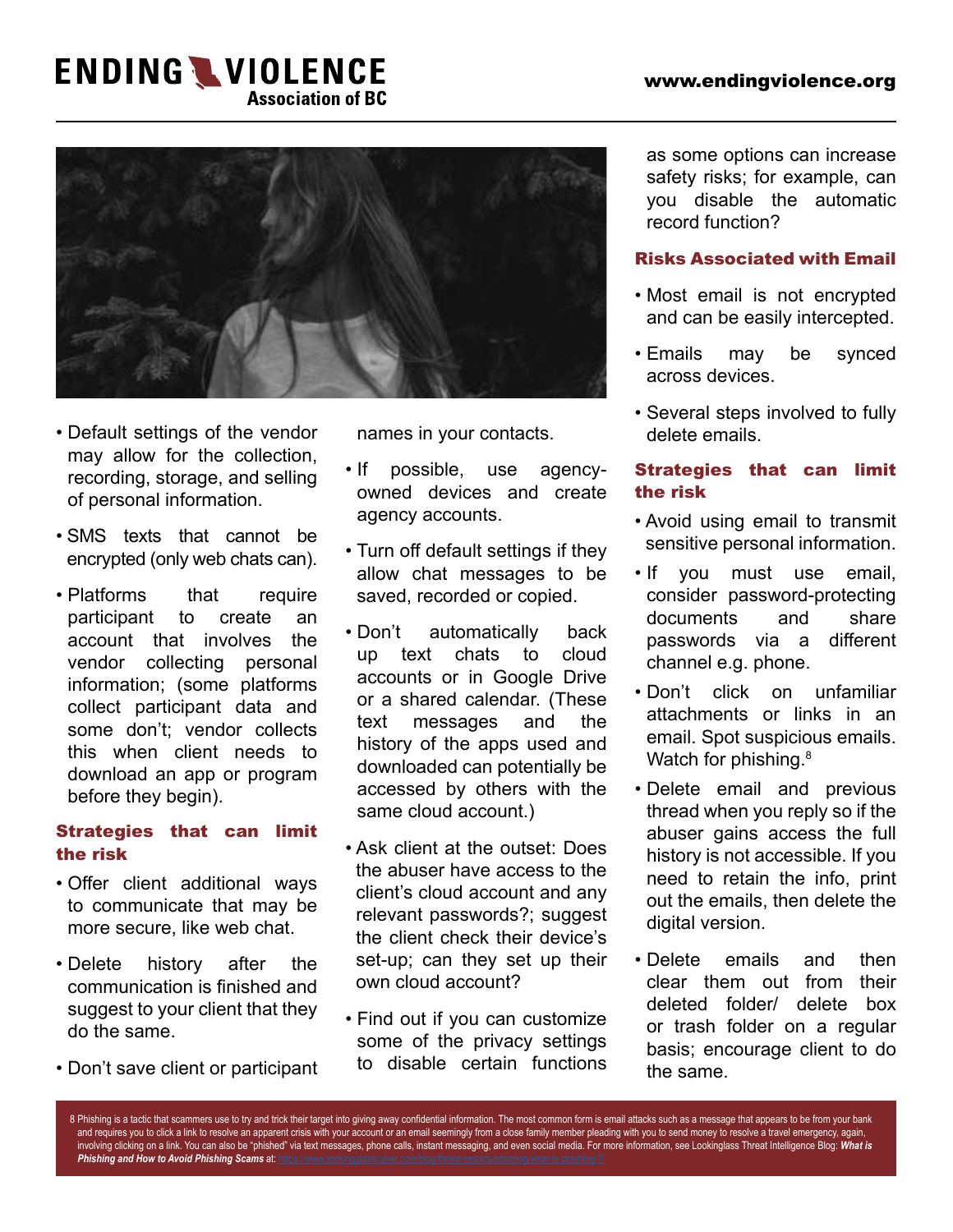- Use work email accounts rather than personal ones for work-related emails containing personal information.
- Ensure you are sending the email to the correct recipient.
- Have a statement as part of your standard email signature box that automatically appears at the end of every email indicating that the info in the email is private and for the intended recipient only and that if it goes to the wrong recipient, they should delete it.

#### Risks Associated with Videobased Communications

There are advantages to using video-based platforms: the connection is more personal and may be more effective with younger clients or with those who have written literacy challenges. Also, with such systems there is a decreased risk of impersonation. Still, video-based communications share many of the risks outlined above with respect to chat or text messaging and email platforms.

As with other virtual platforms, not all video-based platforms are end-to-end encrypted. Some platforms share personal info between social media signins, e.g. Google and Facebook; some allow you to sign in using your Facebook or Google account. This is not good from a privacy perspective.

#### Strategies to limit the risk

- If you go with this type of vendor, advise client not to sign in to the video platform through their social media account or Google account as this gives both vendors access to the info on the opposite platform;
- Advise client that to manage a poor internet connection they can use a combo of web for video and phone for audio so phone chat can continue if internet interrupted; develop a plan of action if client has to leave the call abruptly.

#### Keep a Record of What You Have Done

Keep a record of any decisions you make that involve the collection, use, and disclosure of personal information. At the time of their interview, make sure you keep notes of what you have done and why; make more detailed notes/records as soon as possible.

#### Return Your Records

Go to the office at regular intervals to return any files that you may have used while working from home. Check with your office as to what the protocol is with this in terms of how frequently and when.

For those who are unable to return to the office regularly due to being in the vulnerable population with respect to



COVID, or living with someone in the vulnerable population (i.e. elderly, immune-compromised individuals) the office should make arrangements to have the records picked up by another employee or sent by secure courier.

Upon returning to the office, return any pre-existing physical records you used while working from home or created/generated while working at home, to their appropriate storage place as soon as possible and destroy any copies once you have done this.

For digital records, transfer the files to the appropriate agency database. Delete any digital records from any devices you used in your home office.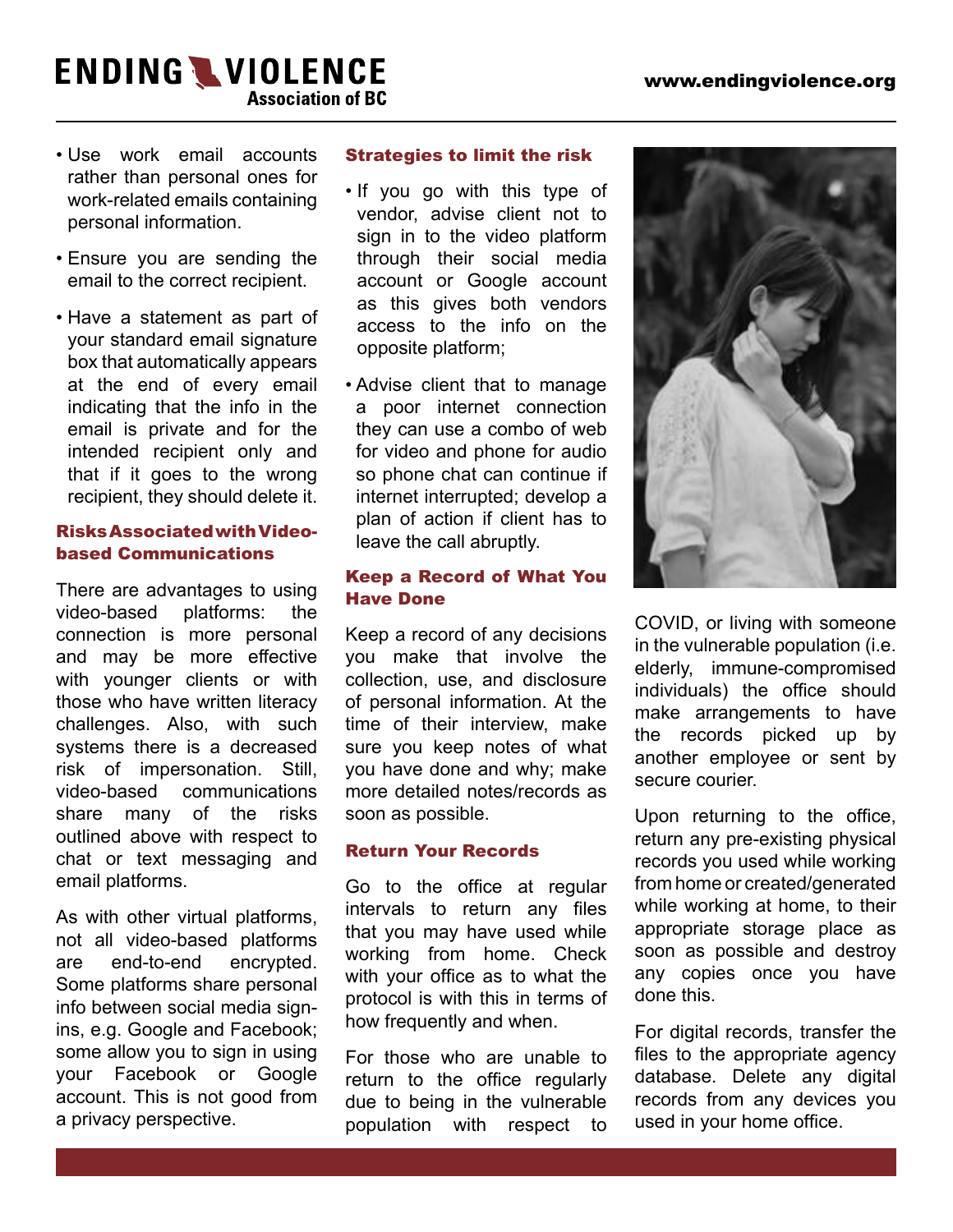## Getting Started on Working from Home: A Recap

- Check your surroundings; best practice is set up a private work space.
- Check your technology; have security systems in place before you get started.
- Use devices and platforms supplied by your agency if possible; if not, consider using a landline as your phone. This offers the least risk of interception.
- If you are using a home laptop or desktop, avoid storing data or personal information on that device as it might be used by a stalker to find out where you live.
- If possible, your agency should arrange access to the agency database or server remotely to enable storage of the necessary personal information there.
- Check that you have given the survivor notice of the tool you are planning to use to assist in the delivery of services.
- Get verbal consent for information collection, use, and disclosure. Keep a written record of the verbal consent.
- If using a computer application to connect by audio and video, make sure the application has end-toend encryption and that there is no recording of the interviews as a standard practice by the vendor. (You may need to adapt the standard privacy settings to avoid the vendor recording the interaction.) It is also helpful to use the "waitingroom" setting if the app has one. This way no one can join the meeting without being vetted and given permission by you first.

#### For Further Information

For further information or to obtain additional privacy resources, please contact CCWS at [ccws@endingviolence.org](mailto:ccws%40endingviolence.org?subject=).

#### Additional Resources

British Columbia Association of Clinical Counsellors. (March 16, 2020). *Remote counselling and privacy law*. Available for members at [https://bc-counsellors.](https://bc-counsellors.org/) [org/](https://bc-counsellors.org/)

British Columbia Association of Clinical Counsellors. (March 16, 2020). *How do I choose a remote counselling platform?* Available for members at [https://](https://bc-counsellors.org/) [bc-counsellors.org/](https://bc-counsellors.org/)

British Columbia Society of Transition Houses, Technology Safety Project. (2020). *Digital services toolkit*. Retrieved April 23, 2020 from [https://bcsth.ca/](https://bcsth.ca/digitalservices/) [digitalservices/](https://bcsth.ca/digitalservices/)

British Columbia Society of Transition Houses, Technology Safety Project. (2020). *BCSTH PEACE Program template: informed consent for digital support services*. Retrieved May 27, 2020 from [https://](https://bcsth.ca/wp-content/uploads/2020/05/BCSTH-PEACE-Program-Informed-Consent-for-Digital-Support-Services-Final-May-12-2020.pdf) [bcsth.ca/wp-content/uploads/2020/05/BCSTHPEACE-](https://bcsth.ca/wp-content/uploads/2020/05/BCSTH-PEACE-Program-Informed-Consent-for-Digital-Support-Services-Final-May-12-2020.pdf)[Program-Informed-Consent-for-Digital-Support-](https://bcsth.ca/wp-content/uploads/2020/05/BCSTH-PEACE-Program-Informed-Consent-for-Digital-Support-Services-Final-May-12-2020.pdf)[Services-Final-May-12-2020.pdf](https://bcsth.ca/wp-content/uploads/2020/05/BCSTH-PEACE-Program-Informed-Consent-for-Digital-Support-Services-Final-May-12-2020.pdf)

Information Commissioner's Office. (2020). *Blog: Community groups and COVID-19: what you need to know about data protection*. Retrieved April 24, 2020 from [https://ico.org.uk/about-the-ico/news-and](https://ico.org.uk/about-the-ico/news-and-events/news-and-blogs/2020/03/community-groups-and-covid-19/)[events/news-and-blogs/2020/03/communitygroups](https://ico.org.uk/about-the-ico/news-and-events/news-and-blogs/2020/03/community-groups-and-covid-19/)[and-covid-19/](https://ico.org.uk/about-the-ico/news-and-events/news-and-blogs/2020/03/community-groups-and-covid-19/)

Information and Privacy Commissioner of Ontario. (March 16, 2020). *Impact of COVID-19.* Retrieved April 24, 2020 from [https://www.ipc.on.ca/newsrelease/ipc](https://www.ipc.on.ca/newsrelease/ipc-closure-during-covid-19-outbreak/)[closure-duringcovid-19-outbreak/](https://www.ipc.on.ca/newsrelease/ipc-closure-during-covid-19-outbreak/)

National Network to End Domestic Violence, Safety Net Project. (2020). *Technology safety: using technology to communicate with survivors during a public health crisis*. Retrieved April 24, 2020 from [https://www.](https://www.techsafety.org/digital-services-during-public-health-crises) [techsafety.org/digital-services-during-publichealth](https://www.techsafety.org/digital-services-during-public-health-crises)[crises](https://www.techsafety.org/digital-services-during-public-health-crises)